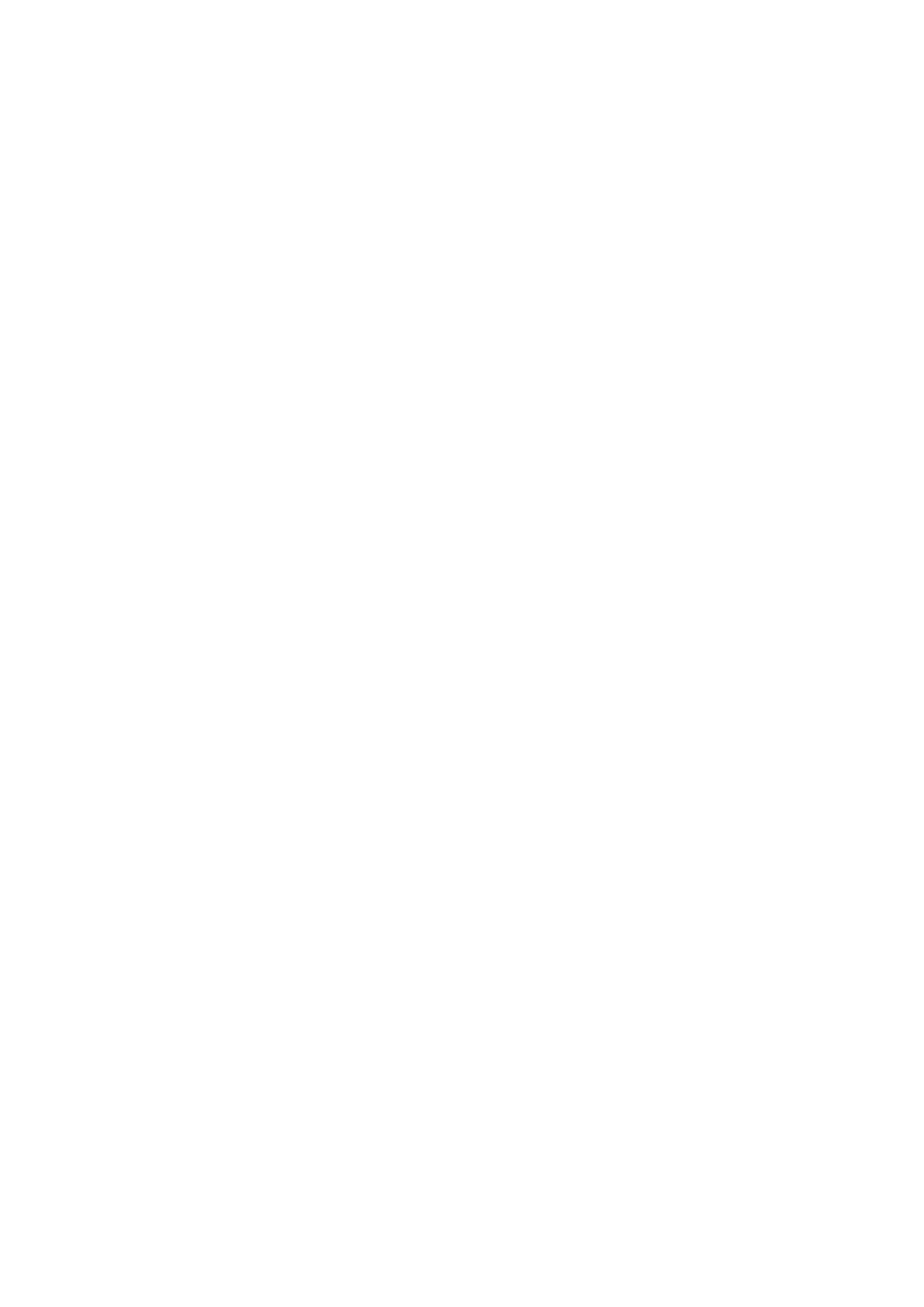|                             |             | <sub>B</sub> |      |      | B.                       |      |                | B.             | WO V | FO <sub>N</sub> |      |
|-----------------------------|-------------|--------------|------|------|--------------------------|------|----------------|----------------|------|-----------------|------|
| York                        | <b>d</b>    | 1923         | ٠    | 2008 | 2023                     | ۰    | 2109           | 2123           | 2219 | 2219            |      |
| <b>Ulleskelf</b>            |             |              | ٠    |      | $\overline{\phantom{a}}$ | ۰    |                | ٠              |      |                 |      |
| <b>Church Fenton</b>        |             | 1934         | ۰    | ۰    | 2034                     | ٠    | 2120           | 2134           | 2230 | 2230            | ۰    |
| Hull                        | $\mathbf d$ | ٠            | 1915 | ٠    | $\blacksquare$           | 2015 | ۰              | ٠              |      | ٠               | 2231 |
| <b>Brough</b>               |             | ٠            | 1927 |      | ٠                        | 2027 | ۰              | ٠              | ۰    | ٠               | 2243 |
| <b>Selby</b>                | a           | ٠            | 1949 | ۰    | ۰                        | 2047 | ۰              | ۰              | ۰    | ٠               | 2306 |
|                             | d           | ۰            | 1950 |      | ۰                        | 2048 | ٠              | ۰              |      | ۰               | 2306 |
| <b>South Milford</b>        |             | ۰            | 1959 |      | ۰                        | 2059 | ٠              | ۰              |      |                 | 2317 |
| <b>Micklefield</b>          |             | ٠            | 2005 | 2022 | ٠                        | 2105 | 2127           | ٠              | 2236 | 2236            | 2322 |
| <b>East Garforth</b>        |             | ۰            | 2009 | 2026 | ٠                        | 2109 | 2131           | ٠              | 2240 | 2240            | 2326 |
| <b>Garforth</b>             |             | ٠            | 2012 | 2028 | ٠                        | 2112 | 2134           | ۰              | 2242 | 2242            | 2329 |
| <b>Cross Gates</b>          |             |              | 2016 | 2033 |                          | 2116 | 2138           | $\blacksquare$ | 2247 | 2247            | 2333 |
| Leeds                       | a           | 1954         | 2024 | 2040 | 2053                     | 2124 | 2147           | 2150           | 2254 | 2254            | 2341 |
| <b>Leeds</b>                | d           | 1957         | ٠    | ۰.   | 2058                     | 2127 | $\blacksquare$ | 2156           | 2257 | 2257            |      |
| <b>Bramley</b>              | a           |              | ٠    |      | $\overline{\phantom{a}}$ | 2135 | ٠              | ٠              | 2303 |                 |      |
| <b>New Pudsey</b>           | a           | 2006         | ۰    |      | 2108                     | 2139 | $\blacksquare$ | 2205           | 2306 | 2306            |      |
| <b>Bradford Interchange</b> | a           | 2015         | ۰    |      | 2116                     | 2148 | ٠              | 2215           | 2315 | 2315            |      |
| <b>Halifax</b>              | a           | 2028         |      |      | 2129                     | 2203 | ٠              | 2227           | 2330 | 2328            |      |

| York d                      |    | 2315 |
|-----------------------------|----|------|
| <b>Ulleskelf</b>            |    |      |
| <b>Church Fenton</b>        |    | 2331 |
| Hull                        | -d |      |
| <b>Brough</b>               |    |      |
| <b>Selby</b>                | a  |      |
|                             | d  |      |
| <b>South Milford</b>        |    |      |
| <b>Micklefield</b>          |    | 2337 |
| <b>East Garforth</b>        |    | 2341 |
| Garforth                    |    | 2343 |
| <b>Cross Gates</b>          |    | 2348 |
| Leeds                       | a  | 2355 |
| <b>Leeds</b>                | d  |      |
| <b>Bramley</b>              | a  |      |
| <b>New Pudsey</b>           | a  |      |
| <b>Bradford Interchange</b> | a  |      |
| <b>Halifax</b>              | a  |      |
|                             |    |      |

B To Blackpool North. N To Blackburn. V To Manchester Victoria.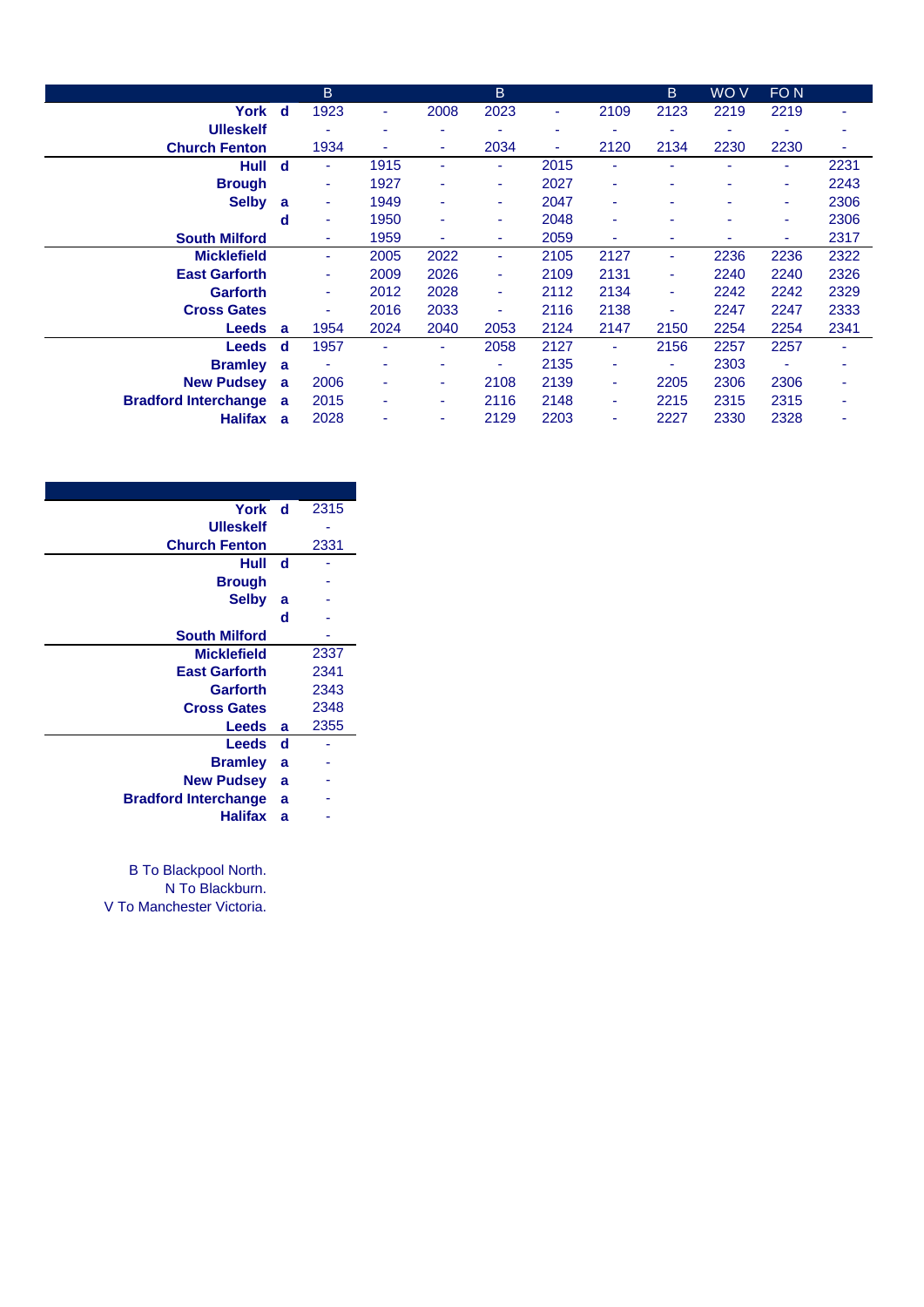## **Halifax - Leeds - Hull / York**

Wednesday 22 & Friday 24 June

|                             |             | <b>bus</b> |                |      |                          |      |                |                |      |      |                |
|-----------------------------|-------------|------------|----------------|------|--------------------------|------|----------------|----------------|------|------|----------------|
| <b>Halifax</b>              | $\mathbf d$ |            |                |      | 0816                     | ۰    | 0853           | ٠              | 0953 | 1017 |                |
| <b>Bradford Interchange</b> | d           | ٠          | ٠              | ۰    | 0830                     | ٠    | 0907           | ۰              | 1007 | 1031 |                |
| <b>New Pudsey</b>           | d           | ٠          | ٠              | ۰    | 0839                     | ۰    | 0916           | ۰              | 1016 | 1039 |                |
| <b>Bramley</b>              | d           | ٠          | ٠              | ۰    | 0843                     | ۰    | ۰              | ٠              | ۰    | 1043 | $\blacksquare$ |
| <b>Leeds</b>                | a           |            | ۰              | ۰    | 0853                     | ۰    | 0928           | ٠              | 1028 | 1052 | ٠              |
| <b>Leeds</b>                | d           | 0520       | 0718           | 0818 | 0855                     | 0918 | 0931           | 1018           | 1031 | 1054 | 1118           |
| <b>Cross Gates</b>          |             | 0535       | 0724           | 0824 | 0902                     | 0924 | $\blacksquare$ | 1024           | ٠    | 1101 | 1124           |
| Garforth                    |             | 0546       | 0729           | 0829 | 0907                     | 0929 | ٠              | 1029           | ۰.   | 1106 | 1129           |
| <b>East Garforth</b>        |             | 0555       | 0731           | 0831 | 0909                     | 0931 | $\blacksquare$ | 1031           | ٠    | 1108 | 1131           |
| <b>Micklefield</b>          |             | 0605       | 0735           | 0834 | 0912                     | 0935 | ۰              | 1035           | ۰.   | 1111 | 1135           |
| <b>South Milford</b>        |             | ۰          | ٠              | ۰.   | 0917                     | ۰    |                | ٠              | ۰.   | 1116 | ٠              |
| <b>Selby</b>                | a           | ۰          | ٠              | ۰    | 0928                     | ٠    | ۰              | $\blacksquare$ | ۰    | 1126 | ۰              |
|                             | d           | ۰          | ۰              | ۰    | 0931                     | ۰    | ٠              | ٠              | ۰    | 1127 | ۰              |
| <b>Brough</b>               |             | ۰          | $\blacksquare$ | ۰    | 0952                     | ٠    | ۰              |                | ۰    | 1145 |                |
| Hull                        | a           |            | ٠              |      | 1005                     | ۰    |                | ٠              |      | 1158 |                |
| <b>Church Fenton</b>        |             | 0625       | $\blacksquare$ |      | $\overline{\phantom{a}}$ | ۰    | 0950           | ٠              | 1050 | ٠    |                |
| <b>Ulleskelf</b>            |             |            | ۰              |      | $\overline{\phantom{a}}$ |      |                |                |      | ۰    |                |
| York                        | a           | 0655       | 0753           | 0849 | ٠                        | 0950 | 1000           | 1049           | 1100 | ۰    | 1149           |
|                             |             |            |                |      |                          |      |                |                |      |      |                |

| <b>Halifax</b>              | ∣ d          | 1053                     | ٠                        | 1153                     | 1217                     | 1252           | ٠    | 1353 | 1416 | ٠    | 1453           |
|-----------------------------|--------------|--------------------------|--------------------------|--------------------------|--------------------------|----------------|------|------|------|------|----------------|
| <b>Bradford Interchange</b> | d            | 1107                     | ٠                        | 1208                     | 1231                     | 1307           | ٠    | 1408 | 1431 | ٠    | 1507           |
| <b>New Pudsey</b>           | ∣ d          | 1116                     | ٠                        | 1216                     | 1240                     | 1316           | ٠    | 1417 | 1439 | ٠    | 1516           |
| <b>Bramley</b> d            |              | ٠                        |                          | ٠                        | 1244                     | ٠              | ۰    | ٠    | 1443 | ٠    | $\blacksquare$ |
| <b>Leeds</b>                | a            | 1127                     | ٠                        | 1227                     | 1253                     | 1327           | ٠    | 1427 | 1452 | ۰    | 1527           |
| <b>Leeds</b>                | ୍ d          | 1130                     | 1218                     | 1230                     | 1254                     | 1330           | 1418 | 1430 | 1454 | 1518 | 1530           |
| <b>Cross Gates</b>          |              | ٠                        | 1224                     | ٠                        | 1301                     | ۰              | 1424 | ٠    | 1501 | 1524 | ۰              |
| <b>Garforth</b>             |              | ٠                        | 1229                     | ٠                        | 1306                     | ٠              | 1429 | ٠    | 1506 | 1529 | ٠              |
| <b>East Garforth</b>        |              | $\overline{\phantom{a}}$ | 1231                     | ٠                        | 1308                     | ٠              | 1431 | ٠    | 1508 | 1531 | $\blacksquare$ |
| <b>Micklefield</b>          |              | $\overline{\phantom{a}}$ | 1235                     | ٠                        | 1311                     | $\blacksquare$ | 1435 | ٠    | 1511 | 1535 | ٠              |
| <b>South Milford</b>        |              |                          |                          | ۰.                       | 1316                     | ٠              | ۰    | ٠    | 1516 | ۰    |                |
| <b>Selby</b>                | a            | $\overline{\phantom{a}}$ |                          | ۰                        | 1326                     | ۰              | ۰    | ٠    | 1526 |      |                |
|                             | d            |                          |                          | ۰                        | 1327                     | ۰              | ۰    | ٠    | 1527 | ٠    |                |
| <b>Brough</b>               |              |                          |                          | ۰                        | 1346                     | ۰              | ۰    | ٠    | 1546 | ٠    |                |
| Hull                        | $\mathbf{a}$ |                          | ۰                        | ٠                        | 1359                     | ۰              | ۰    | ٠    | 1559 | ٠    |                |
| <b>Church Fenton</b>        |              | 1150                     | ٠                        | 1250                     | $\sim$                   | 1350           | ٠    | 1450 | ٠    | ٠    | 1550           |
| <b>Ulleskelf</b>            |              | $\blacksquare$           | $\overline{\phantom{a}}$ | $\overline{\phantom{a}}$ | $\overline{\phantom{a}}$ |                | ٠    | ٠    | ٠    |      | ٠              |
| York                        | a            | 1200                     | 1250                     | 1302                     | ٠                        | 1400           | 1450 | 1500 | ٠    | 1550 | 1600           |

| <b>Halifax</b>              | d | ٠    | 1553 | 1617 | ٠    | 1653 | ۰                        | $\blacksquare$ | ٠    | 1752 | 1817           |
|-----------------------------|---|------|------|------|------|------|--------------------------|----------------|------|------|----------------|
| <b>Bradford Interchange</b> | d | ٠    | 1607 | 1631 | ۰    | 1706 | ۰                        | ٠              | ۰    | 1807 | 1832           |
| <b>New Pudsey</b>           | d | ٠    | 1616 | 1639 | ٠    | 1715 | ۰                        | ٠              | ۰    | 1815 | 1840           |
| <b>Bramley</b>              | d | ۰    | ٠    | 1643 | ۰    | ۰    | $\overline{\phantom{a}}$ | ۰              | ۰    | ٠    | 1844           |
| <b>Leeds</b>                | a | ٠    | 1627 | 1652 | ٠    | 1729 | ۰                        | ۰              | ۰    | 1827 | 1853           |
| <b>Leeds</b>                | d | 1618 | 1630 | 1654 | 1716 | 1730 | 1746                     | 1754           | 1818 | 1830 | 1855           |
| <b>Cross Gates</b>          |   | 1625 | ٠    | 1701 | ٠    | ۰    | 1752                     | 1801           | 1824 | ٠    | 1902           |
| <b>Garforth</b>             |   | 1630 | ٠    | 1706 | 1725 | 1741 | 1757                     | 1806           | 1829 | ٠    | 1907           |
| <b>East Garforth</b>        |   | 1632 | ٠    | 1709 | 1728 | ٠    | $\blacksquare$           | 1808           | 1831 | ٠    | 1909           |
| <b>Micklefield</b>          |   | 1635 | ٠    | 1712 | 1731 | ٠    | ٠                        | 1811           | 1835 | ٠    | 1912           |
| <b>South Milford</b>        |   | ٠    | ٠    | 1717 | ۰    | ۰    | ٠                        | 1816           | ٠    | ٠    | 1917           |
| <b>Selby</b>                | a | ۰    | ۰    | 1727 | ٠    | ۰    | ٠                        | 1826           | ٠    | ٠    | 1932           |
|                             | d | ٠    | ٠    | 1728 | ٠    | ۰    | ٠                        | 1827           | ٠    | ٠    | 1935           |
| <b>Brough</b>               |   | ٠    | ٠    | 1747 | ۰    | ۰    | ٠                        | 1846           | ۰    | ٠    | 1954           |
| <b>Hull</b>                 | a | ٠    |      | 1800 | ٠    | ۰    | ٠                        | 1859           | ۰    | -    | 2007           |
| <b>Church Fenton</b>        |   | ٠    | 1650 |      | ٠    | 1750 |                          | ٠              | ۰    | 1850 | $\blacksquare$ |
| <b>Ulleskelf</b>            |   | ۰    |      |      |      | ۰    | 1806                     | ۰              |      | ۰    |                |
| York                        | a | 1651 | 1700 | ۰    | 1753 | 1800 | 1818                     | ۰              | 1851 | 1903 |                |
|                             |   |      |      |      |      |      |                          |                |      |      |                |